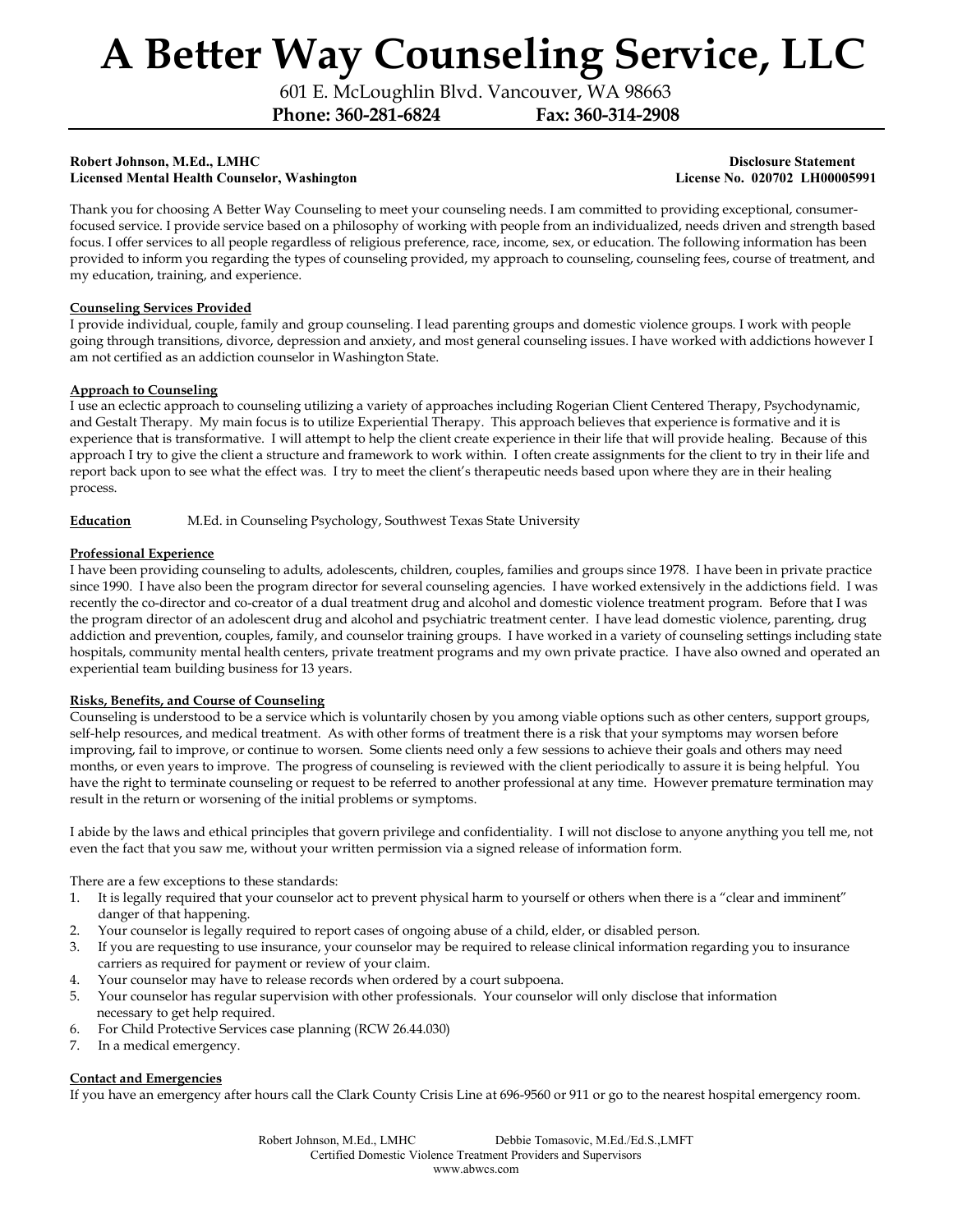601 E. McLoughlin Blvd. Vancouver, WA 98663

Phone: 360-281-6824 Fax: 360-314-2908

# **Disclaimer**

Counselors practicing for a fee must be registered, certified, or licensed with the Department of Licensing for the protection of the public health and safety. Registration of an individual with the Department does not include recognition of any practice standards, nor necessarily implies the effectiveness of any treatment.

Uses and Disclosures of Your Highly Confidential Information. Federal and Washington law imposes special privacy protections for "Highly Confidential Information", which is psychotherapy notes and the subset of Protected Health Information that is related to (1) treatment of a mental illness (2) alcohol and drug abuse treatment services (3) HIV/AIDS testing (4) child abuse and neglect (5) sexual assault; and (6) genetic testing. In order for me to disclose your highly Confidential Information for a purpose other than those permitted by laws regulating Highly Confidential Information, I must obtain your authorization.

#### Your Rights Regarding Your Protected Health Information

- A. Right to Request Additional Restrictions. You may request restrictions on my use and disclosure of your PHI (1) for treatment, payment, and health care operations, (2) to individuals such as a family member, other relative, close personal friend or any other person identified by you involved with your care or (3) to notify or assist in the notification of such individuals regarding your location and general condition. While I will consider all requests for additional restrictions carefully, I am not required to agree to a requested restriction.
- B. Right to Receive Confidential Communications. You may request, and I will accommodate, any reasonable written request for you to receive your PHI by alternative means of communication or at alternative locations.
- C. Right to Revoke Your Authorization. You may revoke your authorization, except to the extent that I have taken action in reliance upon it, by delivering a written revocation statement to me.
- D. Right to Inspect and Copy Your Health Information. You may request access to your record file and billing records maintained by me in order to inspect and request copies of the records. Under limited circumstances, I may deny you access to a portion of your records. If you request copies, I will charge you \$0.10 per page for the copying services necessary to complete your request, as well as applicable mailing fees if you request that I mail the copies to you. If you request a summary of your PHI, I will charge you a quoted fee per hour based upon the hourly rate for the time to complete the summary.
- E. Right to Amend Your Records. You have the right to request that we amend Protected Health Information maintained in your record file or billing records. I will comply with your request unless I believe that the information that would be amended is accurate and complete or other special circumstances apply. In such cases, I will allow you to place any statements into your chart to accompany the document/statement you wish to amend.
- F. Right to Receive An Accounting of Disclosures. Upon request, you may obtain an accounting of certain disclosures of your PHI made by me during any period of time prior to the date of your request provided such period does not exceed seven years after discharge/termination from service. I will charge you \$0.10 per page for the copying services necessary.
- G. Right to Receive Paper Copy of this Notice. Upon request, you may obtain a paper copy of this notice.

#### Permissible Use and Disclosure Without Prior Written Consent:

- A. Public Health Activities: I am legally required to disclose your PHI for the following public health activities: (a) to report health information to public health authorities for the purpose of preventing or controlling disease, injury, or disability; and (b) to report child, elderly and disabled persons' abuse and neglect to the Washington Child Protective Services or other government authorities authorized by law to receive such reports.
- B. Victims of Abuse, Neglect, or Domestic Violence: If I reasonably believe a you are a victim of abuse, neglect or domestic violence, I may disclose your PHI to the Washington Child Protective Services, the Washington Department of Human Services or other governmental authority, including a social service or protective services agency, authorized by law to receive reports of such abuse, neglect, or domestic violence.
- C. Judicial and Administrative Proceedings: I may disclose your PHI in the course of a judicial or administrative proceeding in response to a legal order or other lawful process.
- D. Law Enforcement Officials: I may disclose your PHI to the police or other law enforcement officials as required or permitted by law or in compliance with a court order or a grand jury or administrative subpoena.
- E. Decedents: I may disclose your PHI to a coroner or medical examiner as authorized by law.
- F. Health or Safety: I am legally required by law to use or disclose your PHI to prevent or lesson a serious and imminent threat to a person's or the public's health and safety. [164.512(j)].
- G. Specialized Government Functions: I may use and disclose your PHI to units of the government with special functions, such as the U.S. military or the U.S. Department of State under certain circumstances. [164.512(k)]
- H. Workers' Compensation: I may disclose your PHI as authorized by and to the extent necessary to comply with state law relating to workers' compensation or other similar programs. [164.512(l)]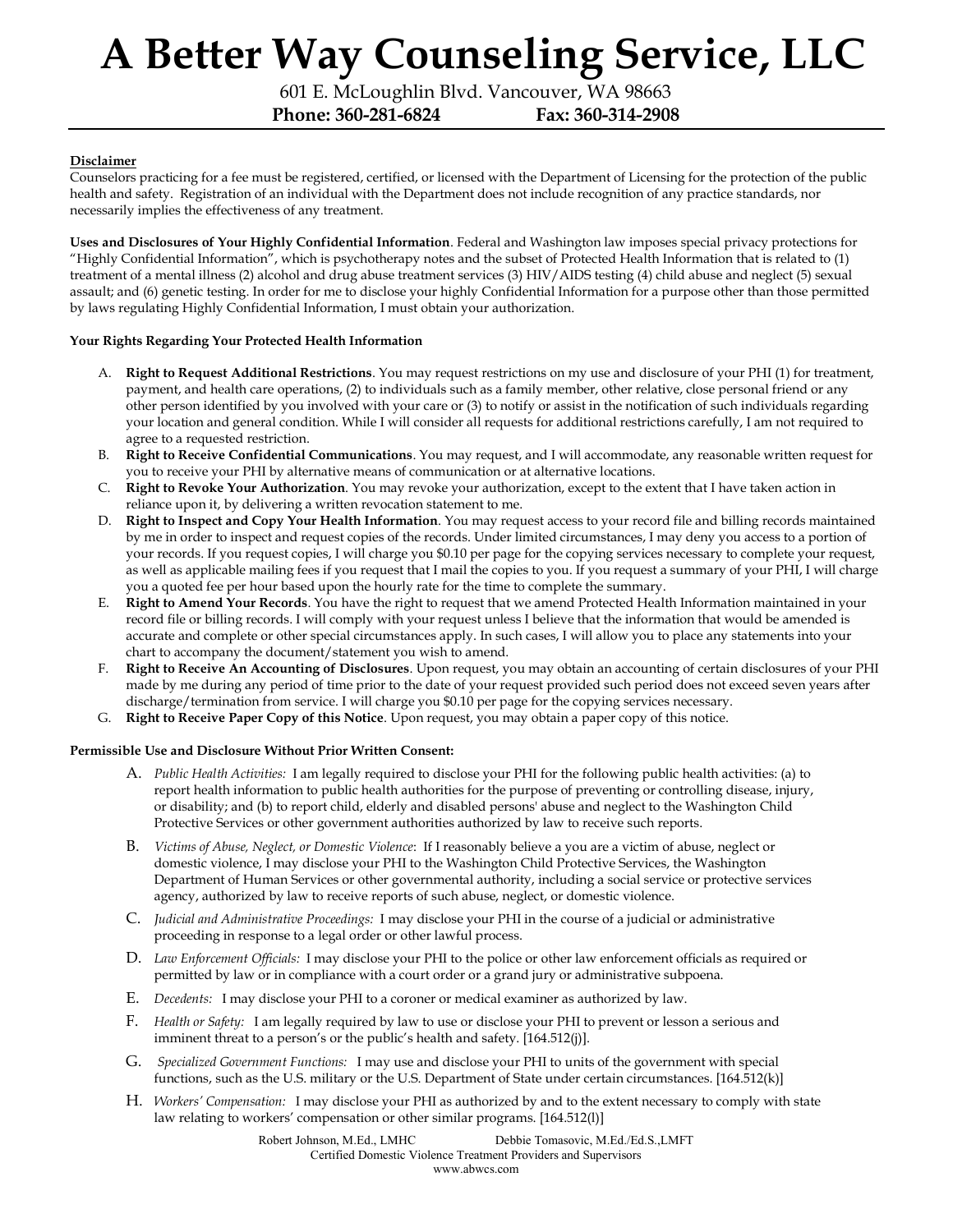601 E. McLoughlin Blvd. Vancouver, WA 98663

Phone: 360-281-6824 Fax: 360-314-2908

I. As required by law: I may use and disclose your PHI when required to do so by any other law not already referred to in the preceding categories.

If you are not present, or the opportunity to agree or object to a use or disclosure cannot practicably be provided because of your capacity or an emergency circumstance, I may exercise my professional judgment to determine whether a disclosure is in your best interest. If I disclose information to a family member, other relative, or a close personal friend, I will disclose only information that I believe is directly relevant to the person's involvement with your health care.

It is a professional best practice for counselors to engage in either peer-to-peer or professional oversight supervision activities throughout the course of their career. During my supervision meetings I may discuss cases and treatment for the purposes of improving care and/or professional development. If I make reference to my counseling with you, I will do so in a way that disguises your identity and limits disclosure of your PHI. If such a disguise is impossible or undesirable, I will ask you to sign a waiver. If you do not agree to sign, I will not make identifiable reference to you.

## Financial Terms and Conditions

Individual Counseling Fees: The hourly fee for counseling sessions is \$195 and \$250 for couples, with a sliding scale available upon request. Counseling sessions are 45-50 minutes long. A no show or late cancellation (within less than 24 hours of appointment) will require full fee (insurance rate plus your co-pay/coinsurance or full out of pocket fee) payment unless there is a documented medical emergency. The fee can be waived for other emergencies if the counselor deems it okay.

Requesting Records: If you require information from your records, it will be subject to a documentation fee. The clerical fee is \$15. The first 30 pages will be \$0.65 per page; anything above 30 pages will be \$0.50 per page. However, where editing of records by a health care provider is required by statute and is done by the provider personally, the fee may be the usual and customary charge for a basic office visit.

Court Fees: If I am legally obligated to testify in court, the subpoenaing party will be responsible for paying my court fees. Those fees are set at the rate of \$200 per hour. This fee will be charged for preparation time (including report or letter writing, filing documents at the court, or returning required calls that pertain to the case), driving time, waiting time, as well as testifying and any attorney fees or costs I incur as a result of the legal action. Please note that additional fees could apply in the event I have to interrupt vacation or personal time in order to appear in court for litigation.

Default: Default of the Financial Terms and Conditions of this Agreement occurs when payment is not received within thirty days of when service(s) is provided or when a fee is incurred.

Event of Default: In the event of default, we shall have the right to the following remedies, which are intended to be cumulative and in addition to any other remedies provided under applicable law or under this Contract:

- 1. If we incur attorney fees because of a default by Client, Client shall pay all such fees whether or not litigation is filed and all costs related to legal action including without limitation filing fees, court fees, and other service fees.
- 2. Venue for any such action by us shall be in Clark County, Washington.
- 3. If we employ a collection agency to recover delinquent charges, Client agrees to pay all collection agency and other fees, if any, charged to us in addition to other sums payable under this Contract.
- 4. If the collection agency incurs attorney fees because of default by Client, Client shall pay all such fees whether or not litigation is filed and all costs related to legal action including without limitation filing fees, court fees, and service fees.
- 5. Venue for any such action by the collection agency shall be in Clark County, Washington.

#### Collection Costs: In the Event of Default of the Financial Terms and Conditions of this Contract, the undersigned agrees to pay a 35% collection fee and all reasonable attorney fees:

#### Terms of Consent

Referrals: I recognize that not all conditions presented by clients are appropriate for treatment by this counselor. For this reason, you and/or I may believe that a referral is needed. In that case, I will provide some alternatives including programs and/or people who may be available to assist you. A verbal exploration of alternatives to counseling will also be made available upon request. You will be responsible for contacting and evaluating those referrals and/or alternatives. If for some reason I am not able to continue as your counselor at any time I will try to provide referral options and let you know how to obtain your records.

> Robert Johnson, M.Ed., LMHC Debbie Tomasovic, M.Ed./Ed.S.,LMFT Certified Domestic Violence Treatment Providers and Supervisors www.abwcs.com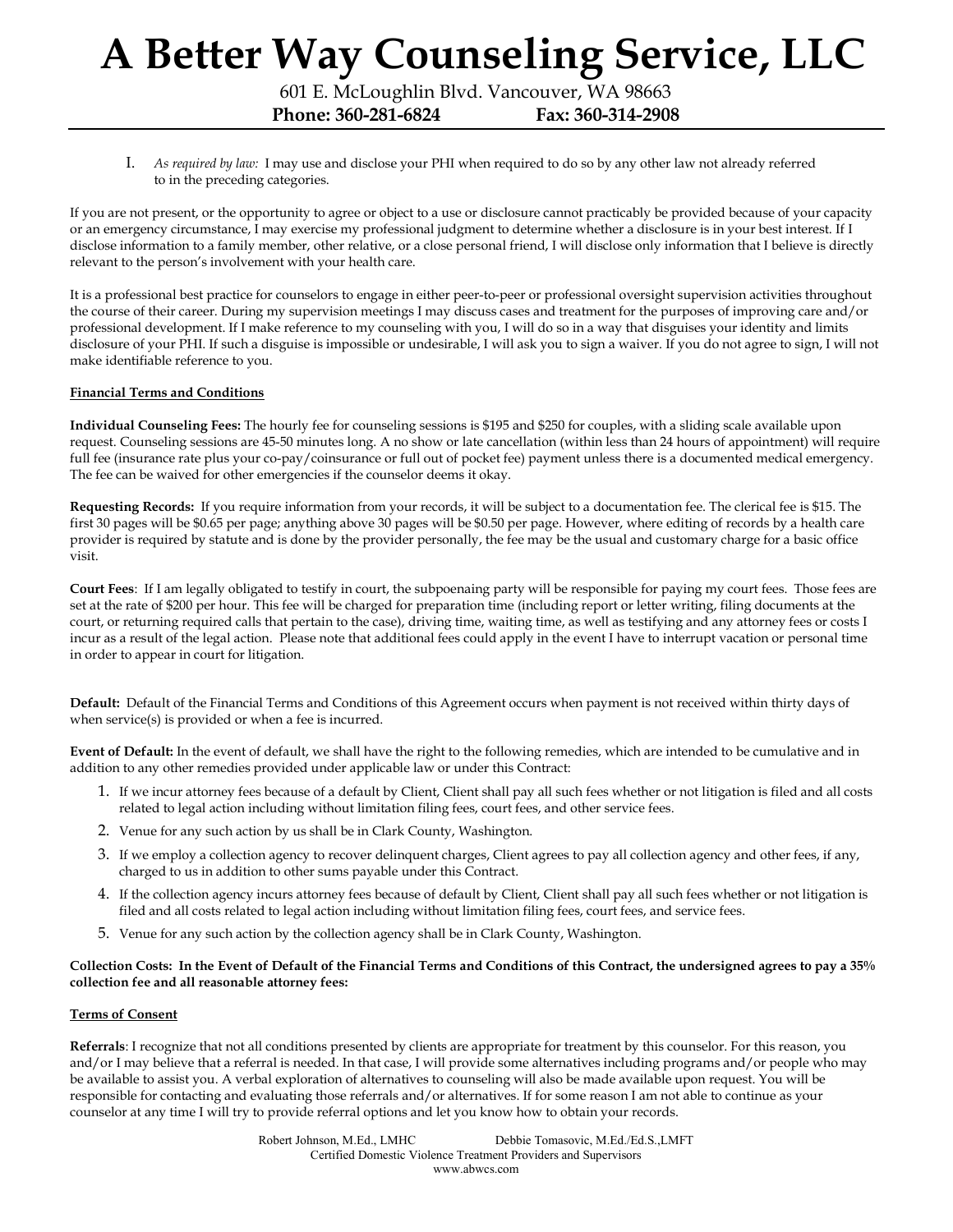601 E. McLoughlin Blvd. Vancouver, WA 98663

Phone: 360-281-6824 Fax: 360-314-2908

Consent to Treatment: By your signature below, you are indicating 1) that you voluntarily agree to receive mental health assessment and mental health care, treatment, or services, and that you authorize me to provide such assessment and care, treatment, or services as I consider necessary and advisable; 2) that you understand and agree that you will participate in the planning of your care, treatment, or services, and that you may at any time stop treatment or services that you receive through me; 3) that you have read and understood this statement and have had ample opportunity to ask questions about, and seek clarification of, anything unclear to you; and 4) that I provided you with a copy of this statement. By my signature, I verify the accuracy of this document and acknowledge my commitment to conform to its specifications.

#### This Agreement is governed by the laws of the State of Washington.

## Washington State Law requires that the following statements be placed in every disclosure statement:

"Counselors practicing counseling for a fee must be registered or certified with the Department of Health for the protection of the public health and safety. Registration of an individual with the Department does not include recognition of any practice standards, nor necessarily implies the effectiveness of any treatment."

"The purpose of the Counselor Credentialing Act (Chapter 18.19 RCW) is (A) To provide protection for public health and safety; and (B) To empower the citizens of the State of Washington by providing a complaint process against those counselors who would commit acts of unprofessional conduct."

Severability Clause: The provisions of this Agreement are separate and divisible, and if any provision hereof should be declared to be void and/or unenforceable, the remaining provisions shall be construed and shall be valid as if the void and/or unenforceable provision was not included in this Agreement.

Acknowledgment: I have read and understand the information presented in this disclosure statement, and have been offered a copy of the statement. If the client is a minor, the legal guardian (managing conservator) must sign the statement.

I require documentation of conservatorship/guardianship. If your conservatorship/guardianship is established by a divorce decree or custody document, you are require to furnish me with a photocopy of the cause page (first page calling out the case), the page specifying conservator(s), and the signature page from the decree or document before clinical services can begin.

# Email and Text (SMS) Messaging Informed Consent

If you would like to be communicated with by email or text message, I need to make sure you are aware of the confidentiality and other issues that arise when we communicate this way and to document that you are aware of these terms and agree to them.

I understand that all email messages are sent over the Internet and are not encrypted, are not secure, and may be read by others. I understand that my email communications with my therapist will NOT be encrypted and, therefore, my therapist can NOT guarantee the confidentiality and security of any information we send via e-mail. I understand that SMS messages are even less secure than email, and the same conditions apply. I understand that for this reason my therapist has advised me not to send sensitive information via email or SMS message. This includes information about current or past symptoms, conditions, or treatment, as well as identifying information such as social security numbers or insurance identification information.

By signing below I hereby give permission for my therapist to reply to my messages via email, including any information that my therapist deems appropriate, that would otherwise be considered confidential. I agree that my therapist shall not be liable for any breach of confidentiality that may result from this use of email via the Internet.

I understand that my therapist will limit SMS messages to brief inquiries or responses regarding scheduling. I understand that my therapist may at times email me information about resources that I can use as part of my treatment. I hereby consent to receive such information via email. I understand that e-mail and SMS communication should not be used for urgent or sensitive matters since technical or other factors may prevent a timely answer. I understand that if I use email or SMS to make or request scheduling changes it is my responsibility to confirm that my therapist has received my communication more than 24 hours before the appointment time being changed. If I believe I need a response within 48 hours, I will not use email but will call my therapist. If I do not receive an answer to a routine email or text message within two working days, I understand that I should call my therapist. I understand that all email and SMS communications may be made part of my permanent medical record and would be accessible to anyone given access to those records. I also understand that I may withdraw permission for my therapist to communicate with me via email or SMS by notifying my therapist in writing.

# TeleHealth Informed Consent

Robert Johnson, M.Ed., LMHC Debbie Tomasovic, M.Ed./Ed.S.,LMFT Certified Domestic Violence Treatment Providers and Supervisors www.abwcs.com